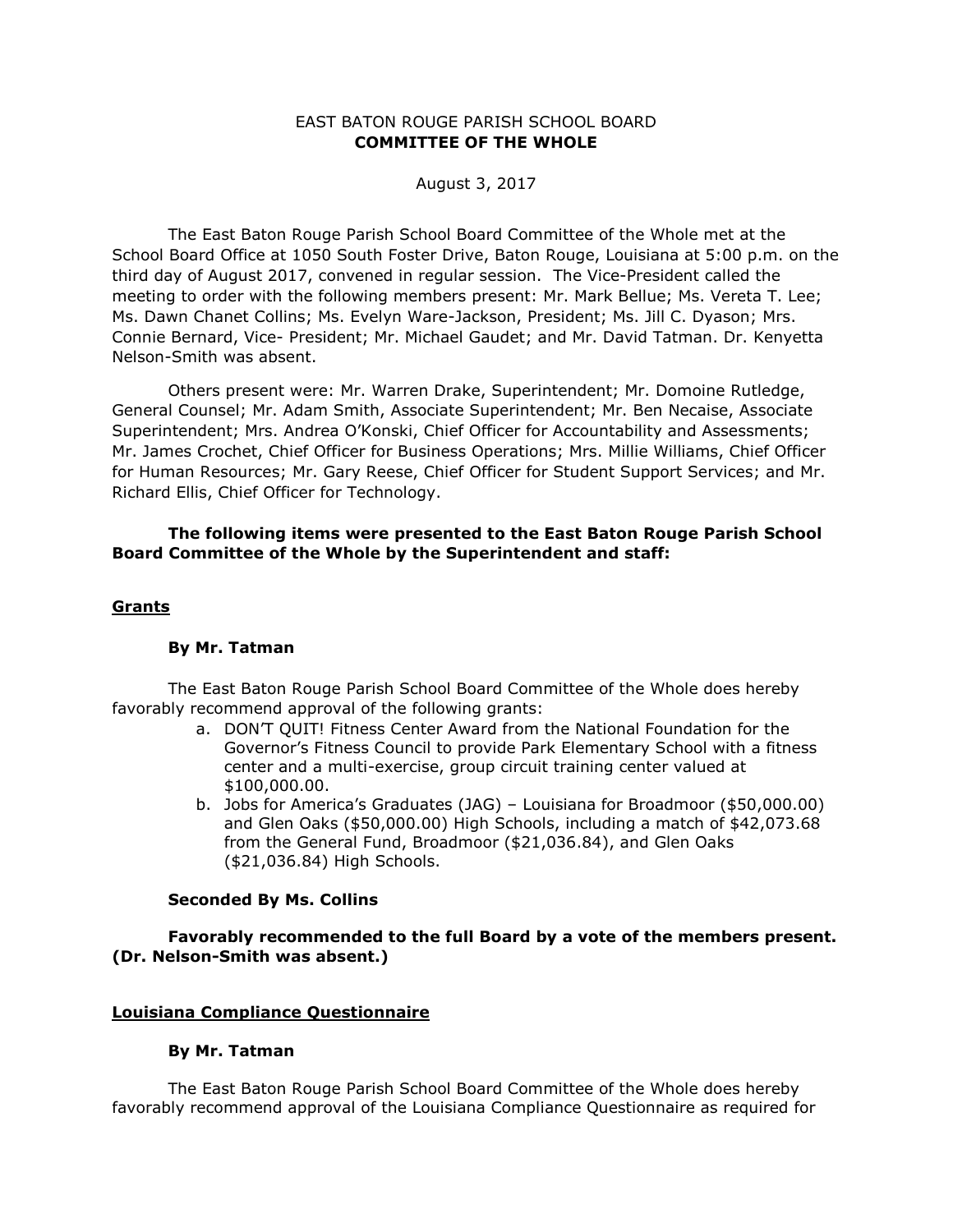the 2016-2017 financial audit of the East Baton Rouge Parish School System.

# **Seconded By Mr. Gaudet**

# **Favorably recommended to the full Board by a vote of the members present. (Dr. Nelson-Smith was absent.)**

# **Budgets**

# **By Ms. Dyason**

The East Baton Rouge Parish School Board Committee of the Whole does hereby favorably recommend approval of the Revised 2016-2017 and Proposed 2017-2018 Fund 23 – Summer School and Student Extra-Curricular Activities Budgets:

- a. Revised 2016-2017 Elementary SOAR Summer School
- b. Revised 2016-2017 Middle School Summer School
- c. Revised 2016-2017 High School Summer School
- d. Revised 2016-2017 EBR Kick-Off Classic
- e. Proposed 2017-2018 Decathlon and Fitness Meet
- f. Proposed 2017-2018 JRAA Athletics (Middle School)
- g. Proposed 2017-2018 All Parish Music Concerts
- h. Proposed 2017-2018 Music Instrument User Fees

# **Seconded By Ms. Collins**

# **Favorably recommended to the full Board by a vote of the members present. (Dr. Nelson-Smith was absent.)**

## **Professional Services Contract with Edgenuity, Inc.**

## **By Mr. Bellue**

The East Baton Rouge Parish School Board Committee of the Whole does hereby favorably recommend approval of a professional services contract between the East Baton Rouge Parish School Board and Edgenuity, Inc. in the amount of \$285,000.00 annually for three (3) years, including renewal options, to provide Credit Recovery and Blended Learning services. (Funding Source: General Fund)

# **Seconded By Ms. Collins**

# **Favorably recommended to the full Board by a vote of the members present. (Dr. Nelson-Smith was absent.)**

# **Memorandum of Understanding with Southeastern Louisiana University for Dual Enrollment**

# **By President Ware-Jackson**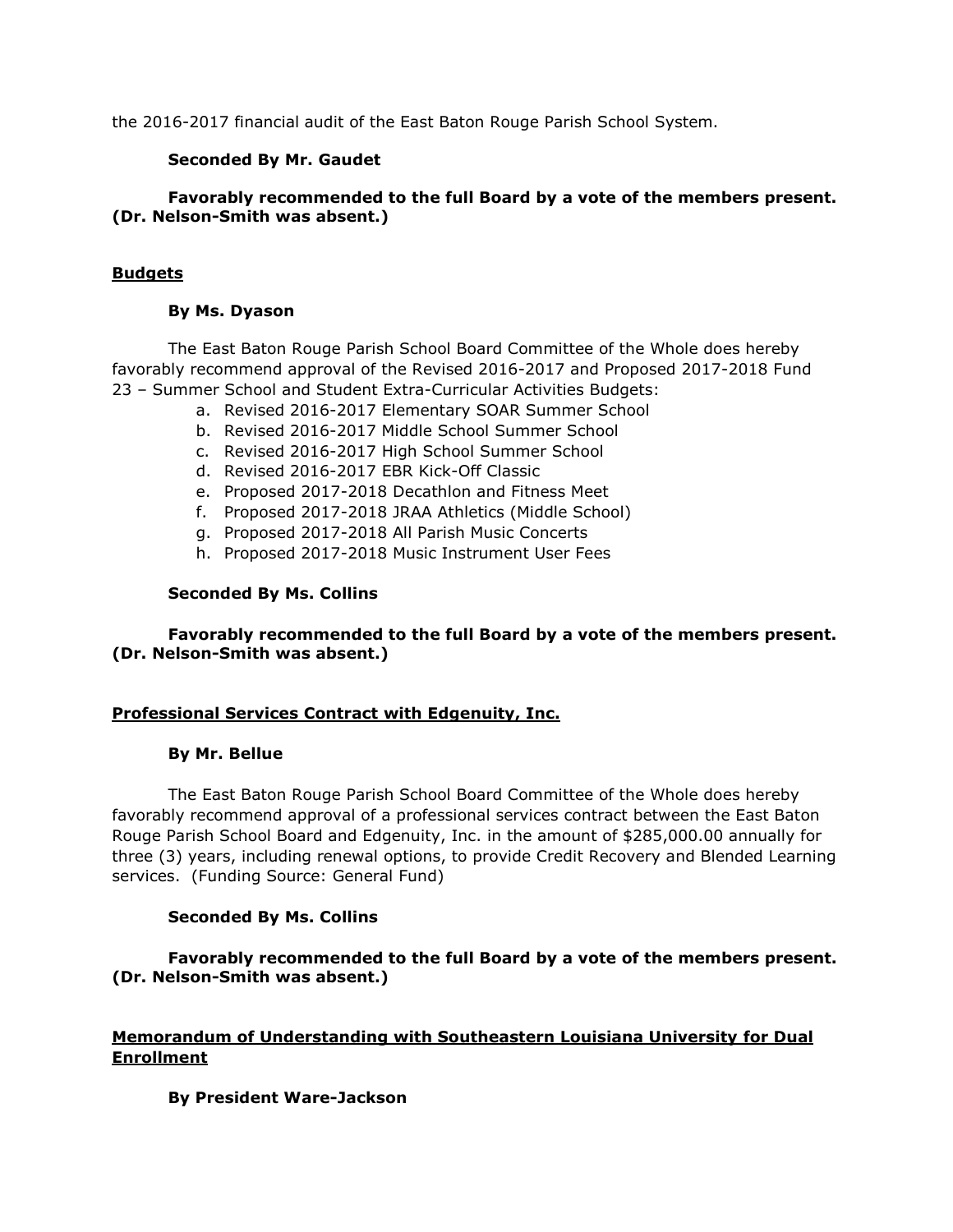The East Baton Rouge Parish School Board Committee of the Whole does hereby favorably recommend approval of a Memorandum of Understanding between the East Baton Rouge Parish School Board and Southeastern Louisiana University to provide dual enrollment courses for the 2017-2018 school year. (Funding Source: SCA - Supplemental Course Academy)

## **Seconded By Ms. Lee**

## **Favorably recommended to the full Board by a vote of the members present. (Dr. Nelson-Smith was absent.)**

## **Board Policies**

## **By Mr. Tatman**

The East Baton Rouge Parish School Board Committee of the Whole does hereby favorably recommend approval of the following Board policies: DJA, EBBH, IDDF, JBCD, JBC-P, JBD, JCDB, JDD, JDE, JGCC, and JGFH. Policy DJE was removed for further review.

### **Seconded By Mr. Gaudet**

## **Favorably recommended to the full Board by a vote of the members present. (Dr. Nelson-Smith was absent.)**

### **Litigation**

## **By Mr. Tatman**

The East Baton Rouge Parish School Board Committee of the Whole does hereby favorably recommend approval of a recommendation from Mr. Domoine Rutledge, General Counsel, EBRPSB, in the matter of: Lakisha Holmes vs. Berkley Insurance Company, East Baton Rouge Parish School Board and Shaundra Dyer, Suit No. 638919; Section 27; 19th JDC, Parish of East Baton Rouge, State of Louisiana.

### **Seconded By Ms. Lee**

## **Favorably recommended to the full Board by a vote of the members present. (Dr. Nelson-Smith was absent.)**

### **Litigation**

### **By Ms. Lee**

The East Baton Rouge Parish School Board Committee of the Whole does hereby favorably recommend approval of a recommendation from Mr. Domoine Rutledge, General Counsel, EBRPSB, in the matter of: Edward Williams vs. EBRPSB and Wanda Beauchamp; Suit No. 642,235; Section 27; 19<sup>th</sup> JDC; EBR Parish.